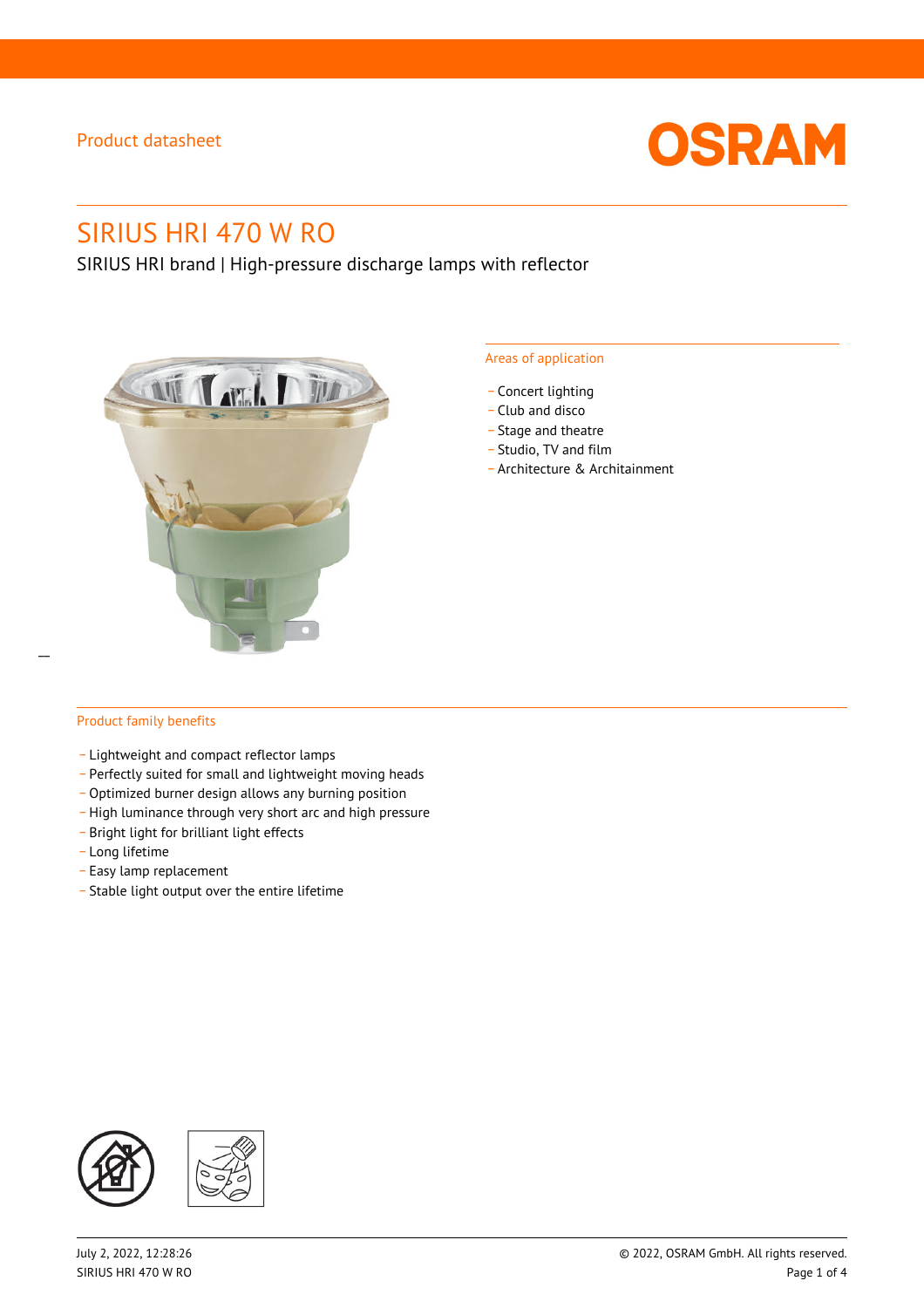#### Technical data

#### **Electrical data**

| Nominal wattage        | 470.00 W |
|------------------------|----------|
| <b>Nominal current</b> | 5.3 A    |
| Nominal voltage        | 83.0 V   |

#### **Photometrical data**

| <b>Nominal luminous flux</b> | 19500 lm |
|------------------------------|----------|
| Color temperature            | 7500 K   |
| Color rendering index Ra     | 80       |

### **Dimensions & weight**

 $\overline{a}$ 



| <b>Diameter</b>                                                       | 60.0 mm          |  |  |  |
|-----------------------------------------------------------------------|------------------|--|--|--|
| Length                                                                | 67.0 mm          |  |  |  |
| Arc length                                                            | $1.3 \text{ mm}$ |  |  |  |
| Lifespan                                                              |                  |  |  |  |
| Lifespan                                                              | 1500h            |  |  |  |
| <b>Capabilities</b>                                                   |                  |  |  |  |
| <b>Burning position</b>                                               | Any              |  |  |  |
| <b>Certificates &amp; standards</b>                                   |                  |  |  |  |
| EEI - Energy Label                                                    | A                |  |  |  |
| <b>Environmental information</b>                                      |                  |  |  |  |
| Information according Art. 33 of EU Regulation (EC) 1907/2006 (REACh) |                  |  |  |  |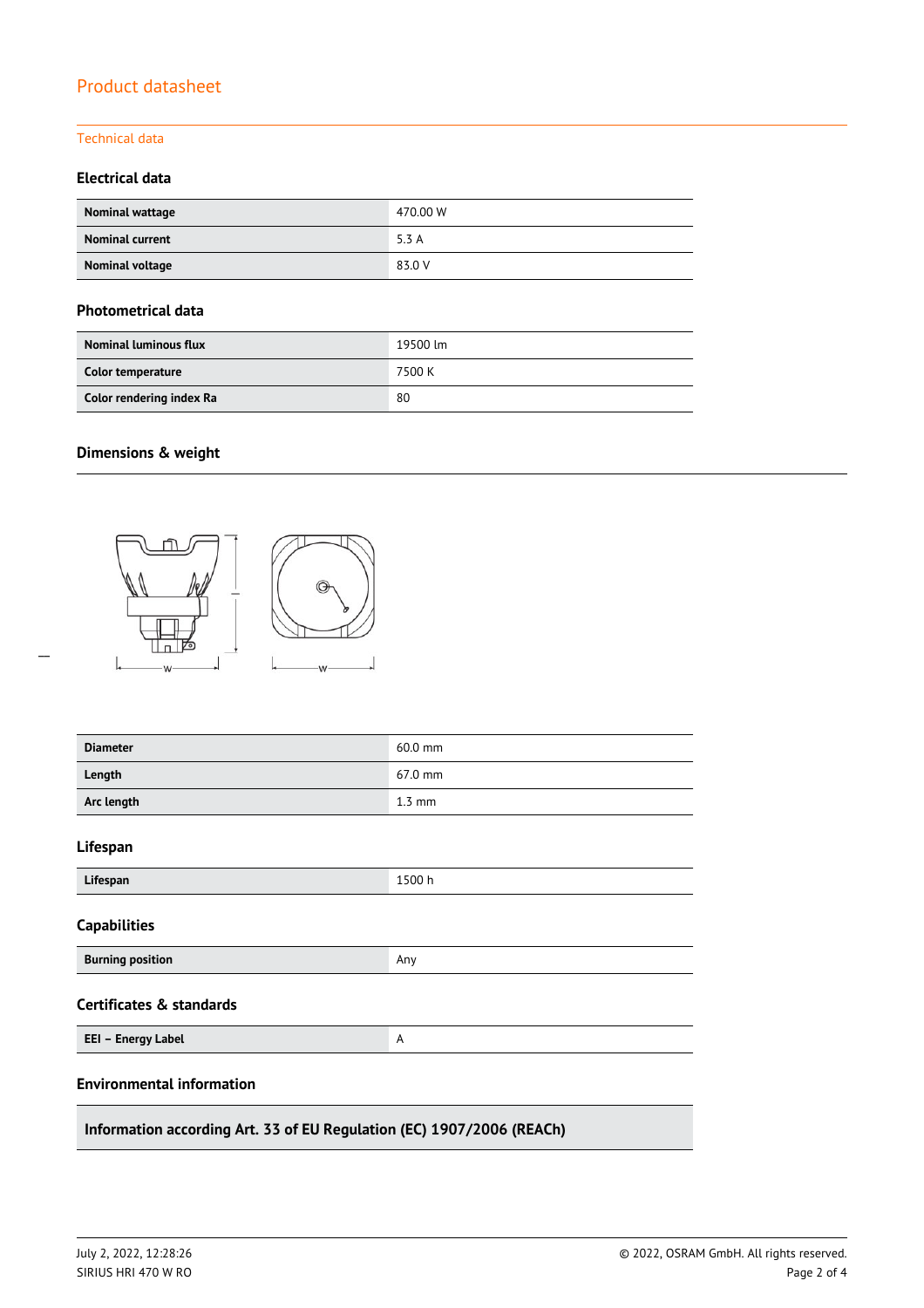| Date of Declaration               | 07-04-2022                         |  |
|-----------------------------------|------------------------------------|--|
| <b>Primary Article Identifier</b> | 4052899476998   4052899477018      |  |
| Candidate List Substance 1        | No declarable substances contained |  |
| Declaration No. in SCIP database  | In work                            |  |